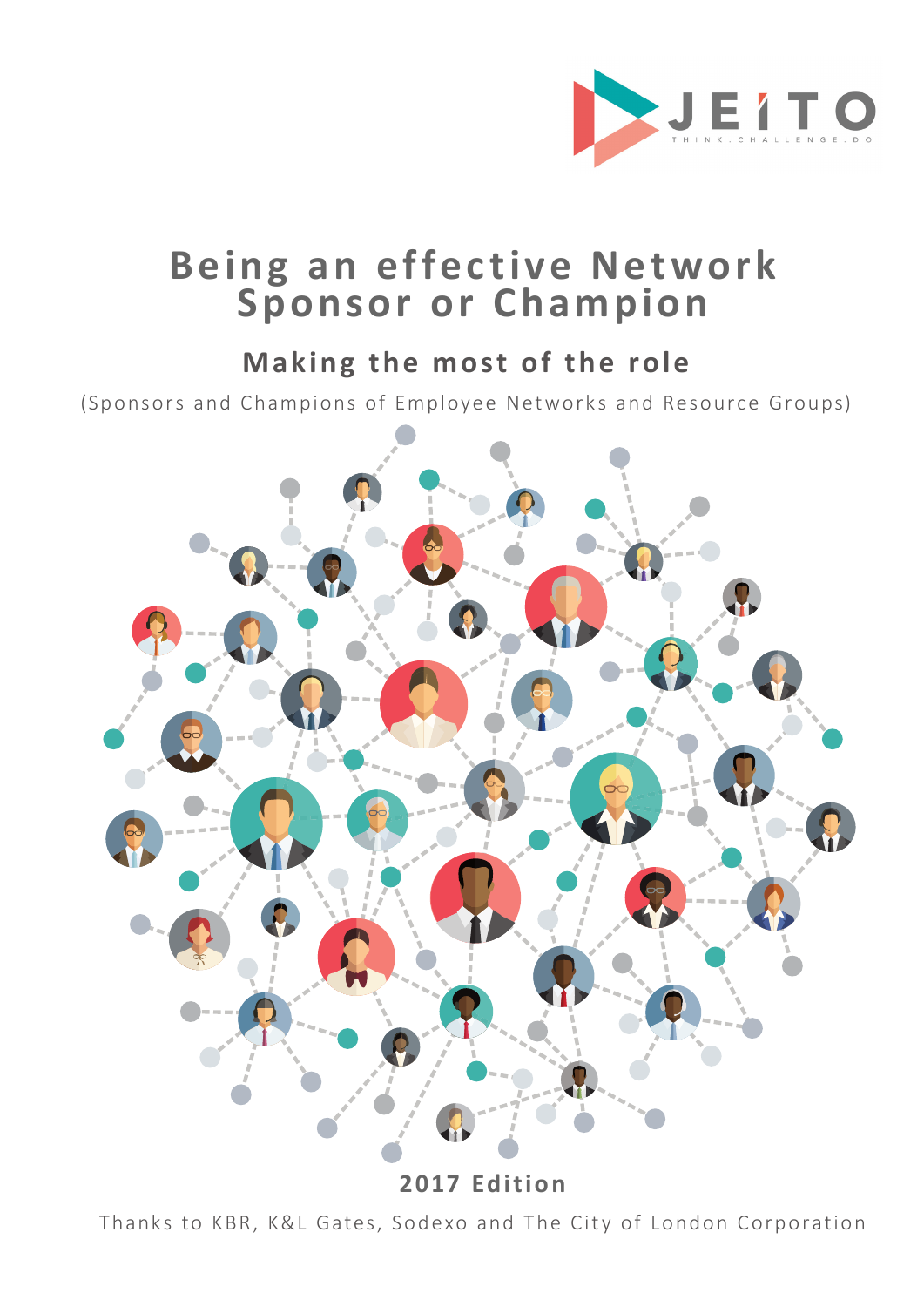## **Where to Start?**

Many organisations have Employee Networks, typically made up of volunteers representing certain groups of staff. Most are trying to make a change to, or influence both culture and processes at their organisations.

For some senior staff, taking on the role of a Sponsor or Champion is a new challenge. The skills and approach needed to play this role may require a different approach to the 'leadership' styles honed for their day jobs.

This report is based on interviews with a number of Sponsors and D&I leaders and is aimed at helping Sponsors consider their roles and how they might be most effective. Critically, it also provides a perspective on how they can get the most from their roles as individuals, so that they also learn and develop from their interactions with the Network and Network Leaders.

The following were core elements that emerged as key for Network Sponsors, as highlighted by the participants:

**Section 1** Support and challenge for Network Leaders and their Networks

**Section 2** Navigating, influencing and holding the organisation to account

**Section 3** Your leadership style and being a Sponsor

**Section 4** Understanding impact and personal development

**Section 5** Reflecting on your own learnings as a Network Sponsor more formally

We recognise that each Sponsor will face different challenges, so hope this can provide ideas for organisations and sponsors.

As well as insight, we have also created several tools, recommendations and templates to enable you to make the most of your Sponsor role. The following icons for these are used through the report:



We hope you find these useful.

For this report, we have used Networks as shorthand for Employee Networks and Employee/Business Resource Groups (ERG/ BRGs). Additionally, we have used Sponsor to mean both Sponsor and Champion of an Employee Network, or Employee/Business Resource Group (ERG/BRG). Recognising that some Networks have a number of people in leadership roles, we have mixed the use of Chair and Leaders.

A full list of thanks is included at the end of the report, but insights from K&L Gates, the City of London, Sodexo and KBR were all instrumental in making this report happen. If you are interested in discussing your sponsor role, your organisation's Network or ERG strategy, or how to make your Network more impactful, please do get in contact - hello@jeitoconsulting.com.

**Thank you. The Jeito Consulting team**

 $\frac{1}{e}$ You have to ask yourself the 'So What' question.<br>What difference am I making by being a Sponsor and if the answer is<br>'not much', how can I change that 's Society<br>Susan Attard, Former Deputy Town Clerk, City of London. Now Susan Attard, Former Deputy Town Clerk, City of London. Now Strategy Director, Alzheimer's Society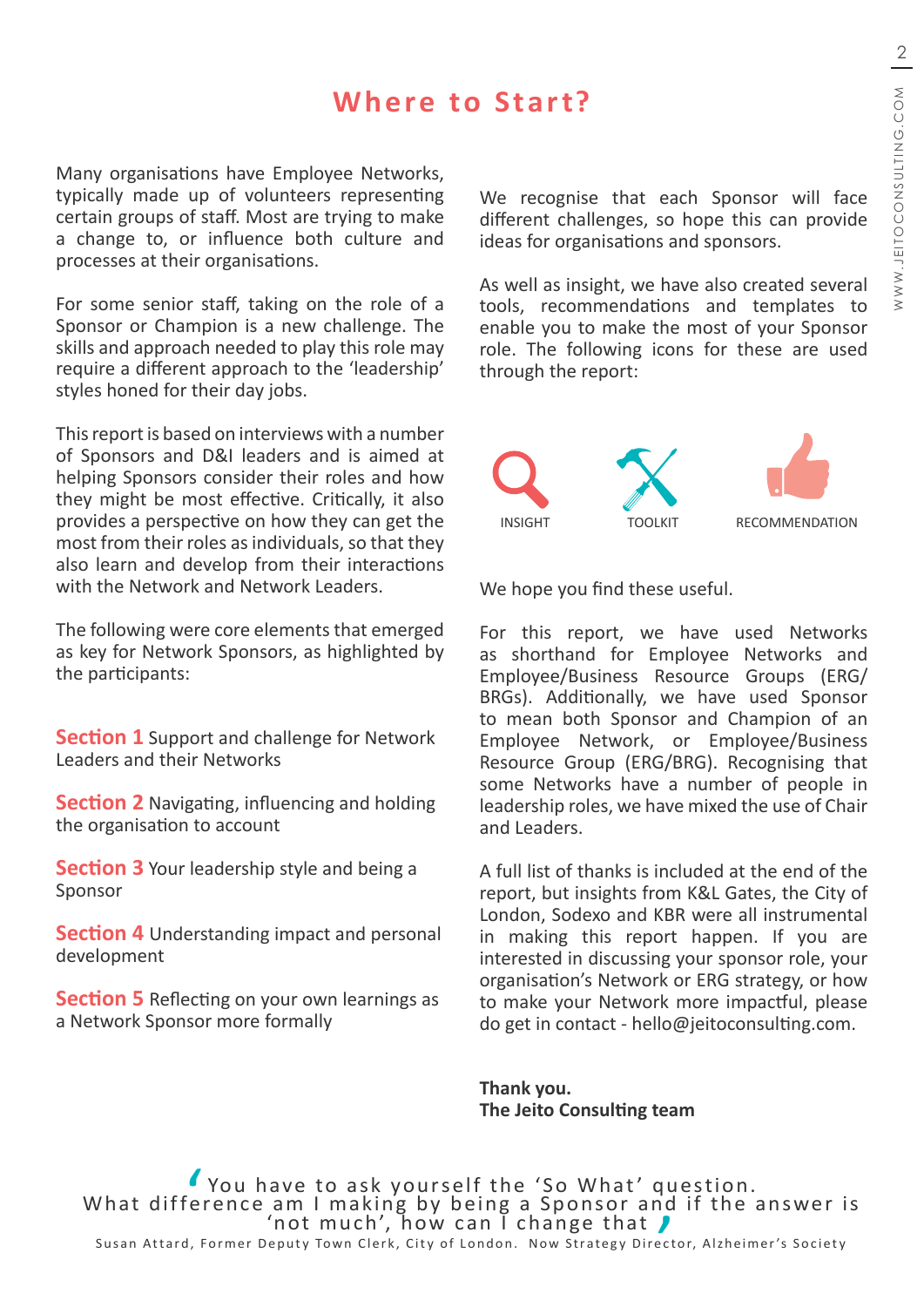# **What on earth…**

### Being a Network Sponsor

Some Network Sponsors put themselves forward for the role, others are approached by a Network. A few are 'volunteered' for the role.

However the appointment was made, whilst some have outline 'job specs' for the role, the majority of organisations didn't have a formal role specification. In all interviews though, a clear outline of what was expected came through.

#### **Creating a Sponsor Role Spec**

For those wanting an idea of what this varied role can cover, here are some of the most common responsibilities:

- Work with and coach/mentor the Chair and Network Leaders
- $\blacksquare$  Champion activities but recognise this must be more than just turning up at events
- $\blacksquare$  Be interested in getting to know personally your Network Leaders and understand how you can develop your behaviours and ways of working so it becomes a two-way learning process
- Challenge the Network and the Network Chairs, whilst helping them understand where they can best make an impact or influence. Balance this with recognising that you may be part of the dominant culture, so might play down ideas that could make an impact
- **Understand and lead the charge in** influencing the business to see where the Networks can make a difference
- Coach the group to set direction and ensure the Network keeps focused and positive
- Recognise and celebrate success  $\blacksquare$  Consider the value to you of working with groups with whom you do not necessarily share traits

### **INSIGHT**

Two organisations interviewed had Champions aligned to workstreams (such as Mental Health) and not to specific Networks.

The Networks then work within the workstream to support achieving their goals, alongside other interested Networks and company initiatives.

#### **INSIGHT**

Counter-intuitive Sponsor appointments.

Sponsors who worked with Networks where they were in a minority to the members, reported that:

- They gained personal experience of being in the minority
- They learned a huge amount about dealing with differences as a result
- Whilst this was not always the most comfortable,
- it did show commitment to learning and understanding the viewpoints of others

Of course, you may have specific responsibilities in mind for your Sponsors, but this is hopefully a good starting point to help your thinking.

So the question is, how can you make the most of it? What does the role mean for you, why are you doing it and what do you want to achieve?

By spending time initially answering these questions, you will be in a much stronger position to be more impactful in the role.

' Being a Sponsor helps you connect across the business and<br>meet talent you never would in your everyday role<br>David Zelinski, President, Onshore, Engineering & Construction - Americas, KBR David Zelinski, President, Onshore, Engineering & Construction – Americas, KBR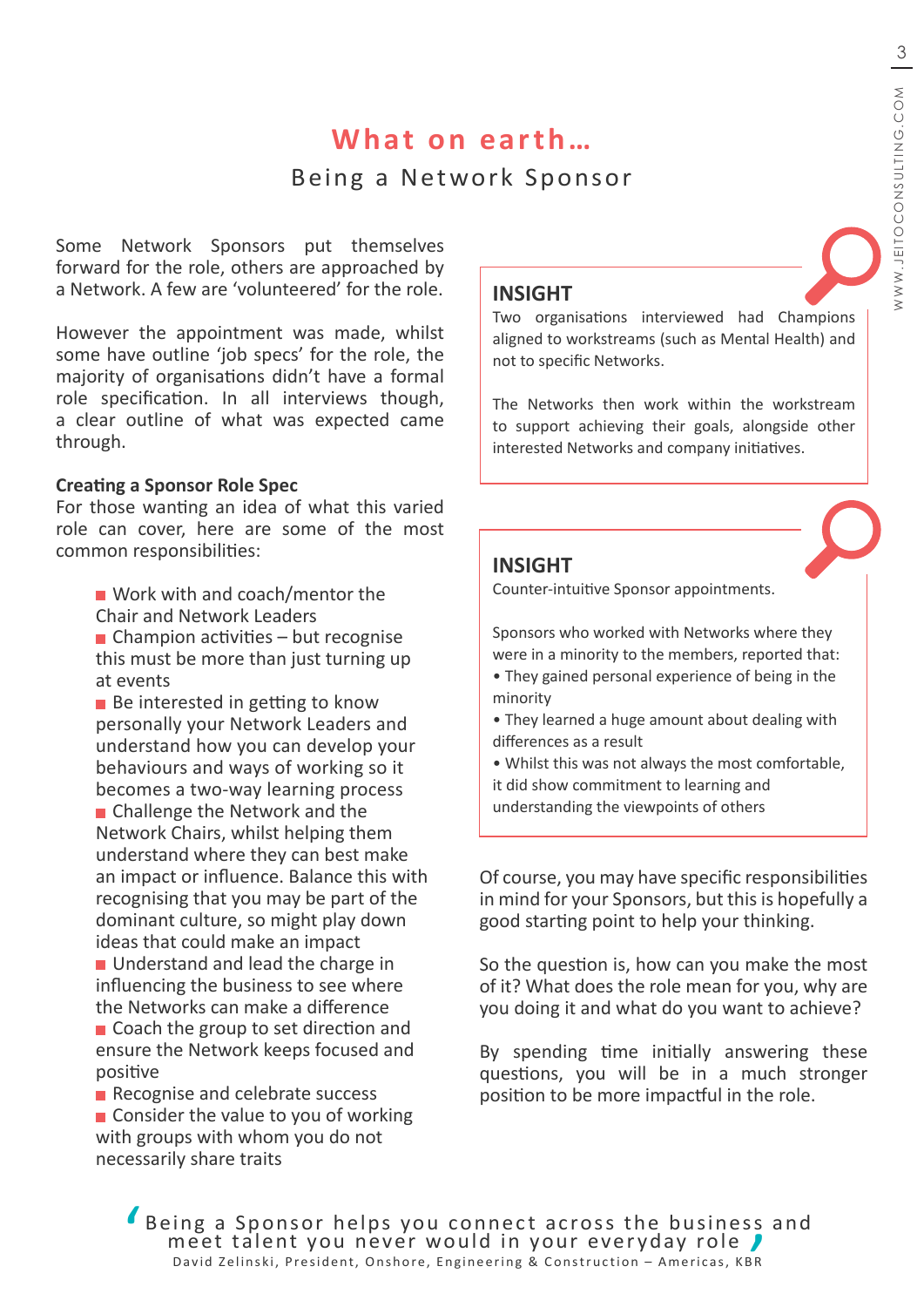### Support and challenge for Network Leaders and the Networks

Every person interviewed commented that the Sponsor's role was about supporting and challenging the Networks and Network Chairs with whom they worked. But this varied depending on whether the Network was new, was going through a refresh or was established. Equally, the approach was different for New Chairs vs established ones.

Bear in mind that Networks exist for a number of reasons. These may evolve over time, but can include:

- **Acting as a social group**
- Acting as a support group
- Organising committee for events to drive visibility
- Community interaction
- **Development of members**
- Campaigning
- **Employer brand and finding/** connection with talent
- **Changing culture within an**
- organisation FIRST

**So a key early question is:** What is the Network trying to achieve/impact?

Whether a Network is newly formed or not, a common starting point when a Sponsor is initially appointed is to understand the aim of the Network.

For new Networks, a guided discussion with the Sponsor was often a first meeting. Probing to understand why they have decided to form and what they wish their initial objectives to be are critical first questions.

For more established Networks, as part of the Sponsor coaching role, the types of questions to ask include: What impact do they expect their Networks to have if they hit their objectives? What are their plans to achieve this? What might be barriers in place? How realistic are they? How can they get over these barriers themselves? How might you be able to help remove barriers?

**Your Role:** New Networks and New Network **Chairs** 

As you work on your relationship with the Chair, you might want to consider exactly what role you should play. For most Sponsors, for new Networks, this often means being a little more directive and acting as a consultant to get things off the ground. As the Network evolves, however, this role moves to being a coach/ mentor. In this case, it's primarily a role focused on asking the right questions for the Networks to achieve the right result, but without telling them exactly what to do.

When challenging, however, be aware that as a Sponsor, you may have ideas, but your role is to facilitate bringing ideas out of the Network and then help them to hone their plans to deliver in the right way. Unless they are really struggling to do this – in some cases, dependent on maturity of the Network – most Sponsors agreed that the Networks themselves should lead on idea generation.

I had to undertake a more direct approach initially to build<br>confidence in Network Chairs and committee members, whether<br>in planning and running meetings, as well as public speaking. Once I had to undertake a more direct approach initially to build confidence in Network Chairs and committee members, whether underway, this has now moved into a more coaching relationship as<br>they have gained confidence –which happened very quickly  $\int_{Paul\ Double, Rememberance, City of London Corporation}$ Paul Double, Remembrancer, City of London Corporation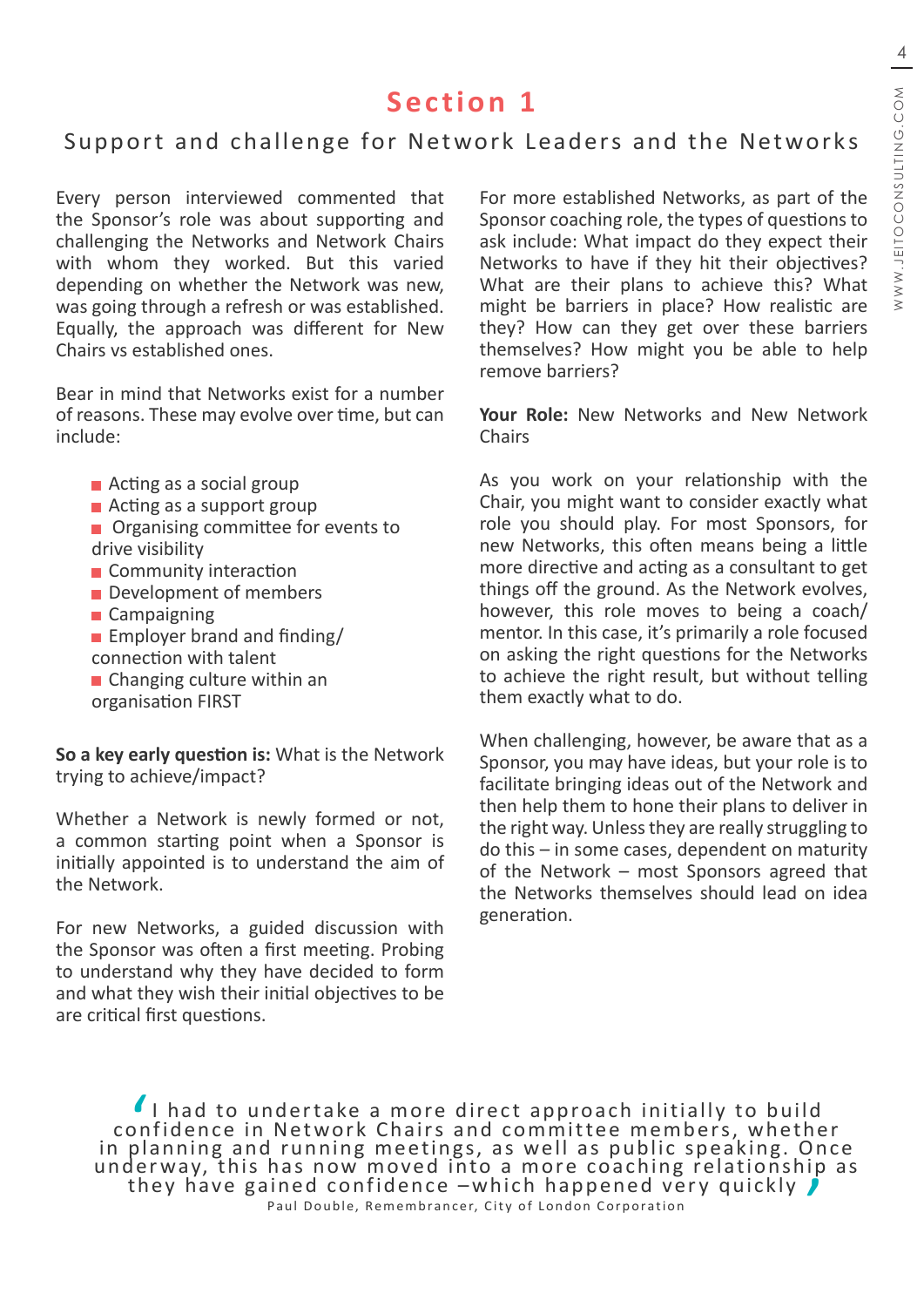#### **TOOLKIT: CULTURAL WEB**

A way to focus on Cultural Change For many Networks, changing culture will be a key goal. The following is a useful model to help think through what they might be trying to change and the potential impact they are focused on achieving. It can also be used for department and team cultures, as well as organisations as a whole.



Figure 1 shows the Cultural Web (Johnson and Scholes). As part of their research, these were the six areas of culture that they identified. Some descriptions are below, but for Networks, understanding what they'd like to influence vs what they are able to influence will be a key part of the challenge that Sponsors can offer.

The model consists of six factors: Stories (which get shared as folklore about working there), Symbols (including the physical environment you work in and your brand), Systems and Controls, your organisation and team Rituals and Routines, Organisational Structures and the actual Power Structures (meaning who really makes decisions).

One approach to making an impact on culture is to use this diagram to list everything that a Network might want to change; your role is to facilitate bringing ideas out of the Network and then help them to hone their plans to deliver in the right way. Unless they are really struggling to do this – in some cases, dependent on maturity of the Network – most Sponsors agreed that the Networks themselves should lead on idea generation.

l<br>
ir<br>
a Sometimes ERGs try to drive<br>things that are not in their gift to change. This can cause frustration<br>all round. Sponsors can be<br>invaluable in helping networks to navigate the organisation to<br>influence effectively Megan Horsburgh, Head of D&I, Sodexo, UK & Ireland

' I was amazed to see a member of my team excel as a chair of network, as she plays a very different role in my own team. T he Sponsor role has given me great insight into the energy and dynamism created by the Networks and the unexpected roles people<br>play to step up to deliver Caroline Al-Beyerty, Financial Services Director, Chamberlain's Department, City of London Corporation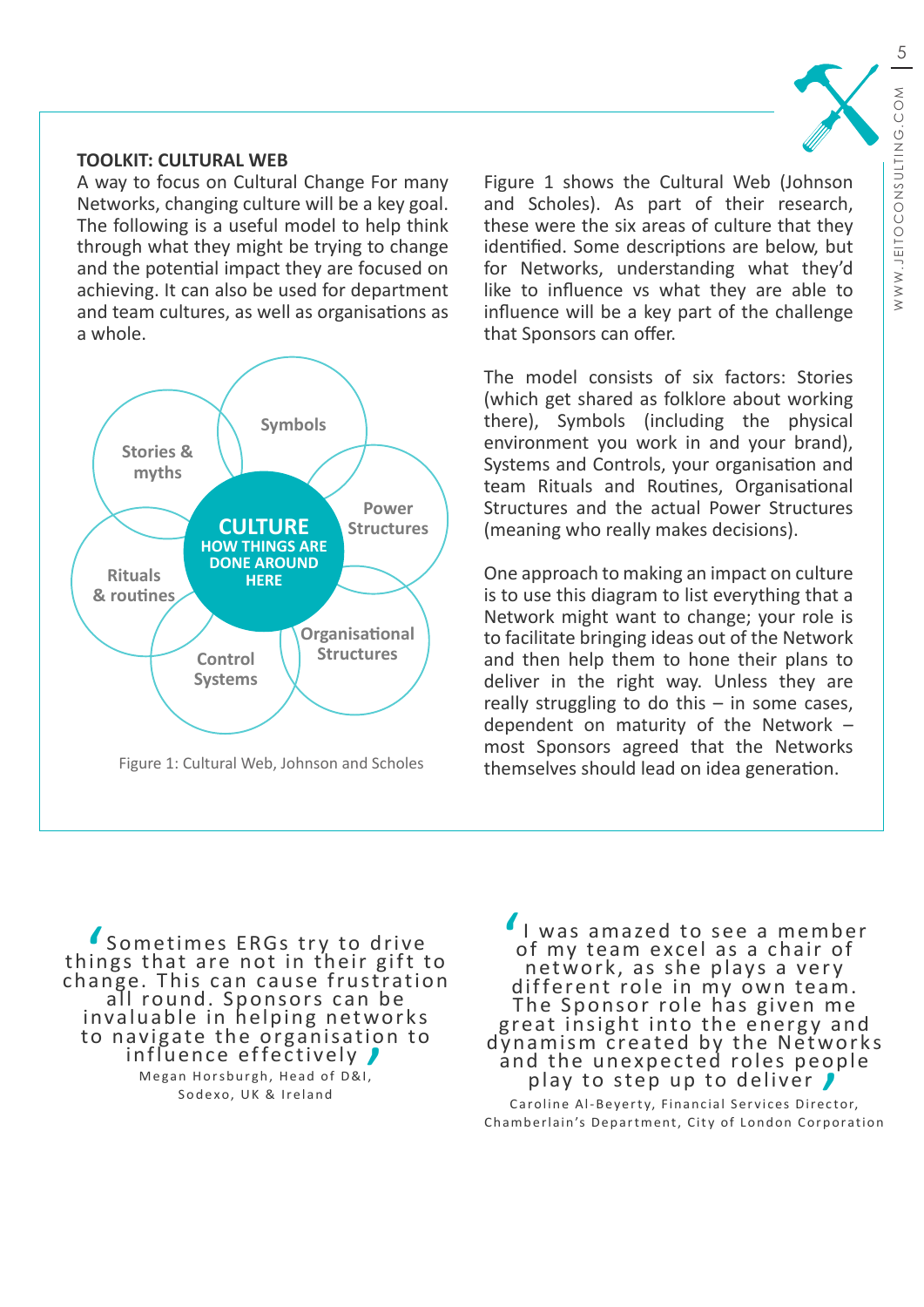### Navigating, Influencing and holding the organisation to account

All Networks will require organisational support in order to be effective. For several Sponsors, a part of their role is to hold the organisation to account to ensure that any promises made by an organisation are followed up.

Organisations will ideally recognise that Networks need the ability to drive their own agendas and, in particular, to be allowed to fail on occasions as well as succeed. One example was a Network that was asked to play a role in changing culture, but was given no budget.

There was concern that the Network would not use the funding in the correct way. As one Sponsor commented: ''People in their dayjobs are empowered to make decisions, even when that sometimes means they might make mistakes. We've all been there. You learn by making mistakes never to do that again, so we should allow our Networks to take responsibility for what they do as well."



 $\frac{1}{p}$ Most impactful for me has been the openness around hearing people's stories - which gives you fresh insight in your colleagues  $\sqrt{\phantom{a}}$ Peter Kane, Chamberlain,

City of London Corporation

### **INSIGHT**

Networks set up by passionate members were felt to be more impactful and had a higher chance of remaining active than those set up by the organisation

In particular, Sponsors can play a role in ensuring that:

- $\blacksquare$  The Network understands who they need to influence to make things happen and use you, the Sponsor, as appropriate to influence/open doors
- Budgets and resources/support are in place and available where they have been committed to
- $\blacksquare$  There is senior leadership buy-in and support and that Line Managers also understand the value that Networks play and the skills that Network Leaders can develop, which can also be used in their day job

As a Sponsor, you are a bridge between the Chair and the Leadership at your organisation and are someone who can also help navigate your organisational culture (Figure 2)

Figure 2: The Sponsor's role as a bridge into the organisation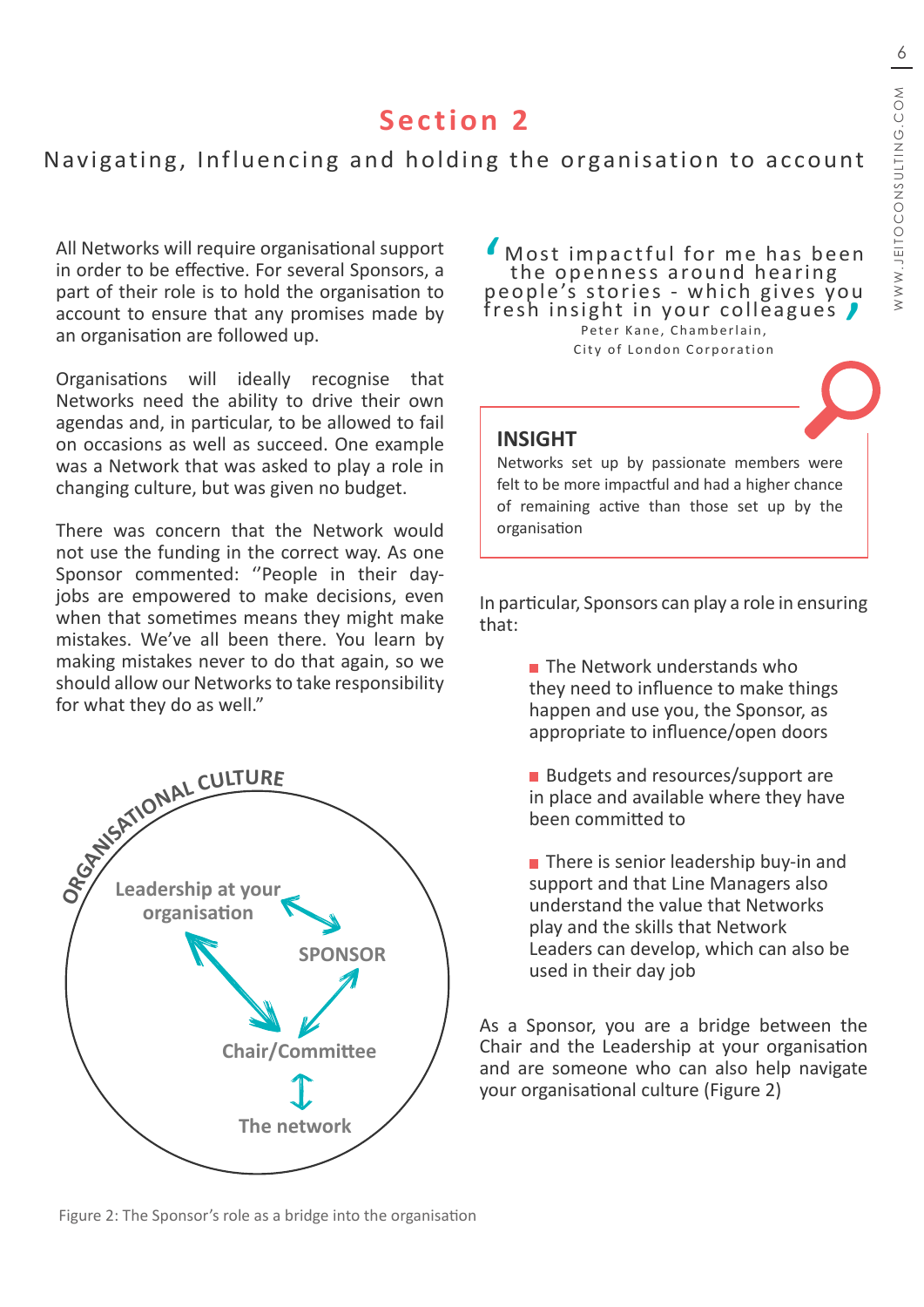#### **TOOLKIT: INFLUENCING** - **a critical challenge**

As part of running a successful Network, the ability of Network Chairs to influence others was highlighted as an ongoing challenge.

As voluntary groups, to drive forward their activities, most Networks will need buy-in and engagement from a range of stakeholders. For many Network Chairs, however, their 'daytime' roles mean they may not have either seniority, or the experience in influencing.

For Sponsors, coaching Network Leaders in how to influence is a rewarding role. The following two step-approach should help.

**Step 1:** Work with your Network to define who they are trying to influence. Typically, this will fall into three groups: Those more senior than you that you are trying to influence (Influencing up, which may also include influencing you as a sponsor!), groups either internally or externally and the committee/Network Members themselves. Different approaches may be needed for each group, but each may also have a different outcome that defines successful influencing.

**Step 2:** Secondly, once these groups are defined, work to challenge the Network Leaders to think through what successful influencing looks like. You will know that many more senior individuals will have limited time in their diaries. So your own experience in making clear, succinct 'asks' will be helpful.

Figure 4 is a useful model to think through this, by: re-confirming your goals; thinking about who you need to influence and then considering what you want them to be thinking or doing as a result of you influencing them.



Figure 4: Planning to influence

Many Networks can also struggle to see things from the perspective of the organisation or group/individuals they are trying to influence. Coach them to think about what these perspectives might be and plan for them. Typical examples to raise include:

- Will your 'ask' be clear to the person you are trying to influence?
- $\blacksquare$  Is the request you have within their power to make happen?
- What else might be on their agenda, which may influence their viewpoint?
- Who are the allies you have that may support your cause and help you to influence more effectively?
- Could you work together with other Networks to exert greater influence as a group?
- Where you are making budget or system change requests, what are the other factors that might exist to consider which may influence any decision?

The best way to influence will be different in each organisation and for what each Network is trying to achieve. But in your role as Sponsor, you are well positioned to hone Network Leaders' thinking to approach influencing in a well thought through way.

' You need to understand where your network is. And then what support they actually need from you as a Sponsor to get where they want to  $\bm{J}$ David Farnsworth,Chief Grants Officer, City of London Corporation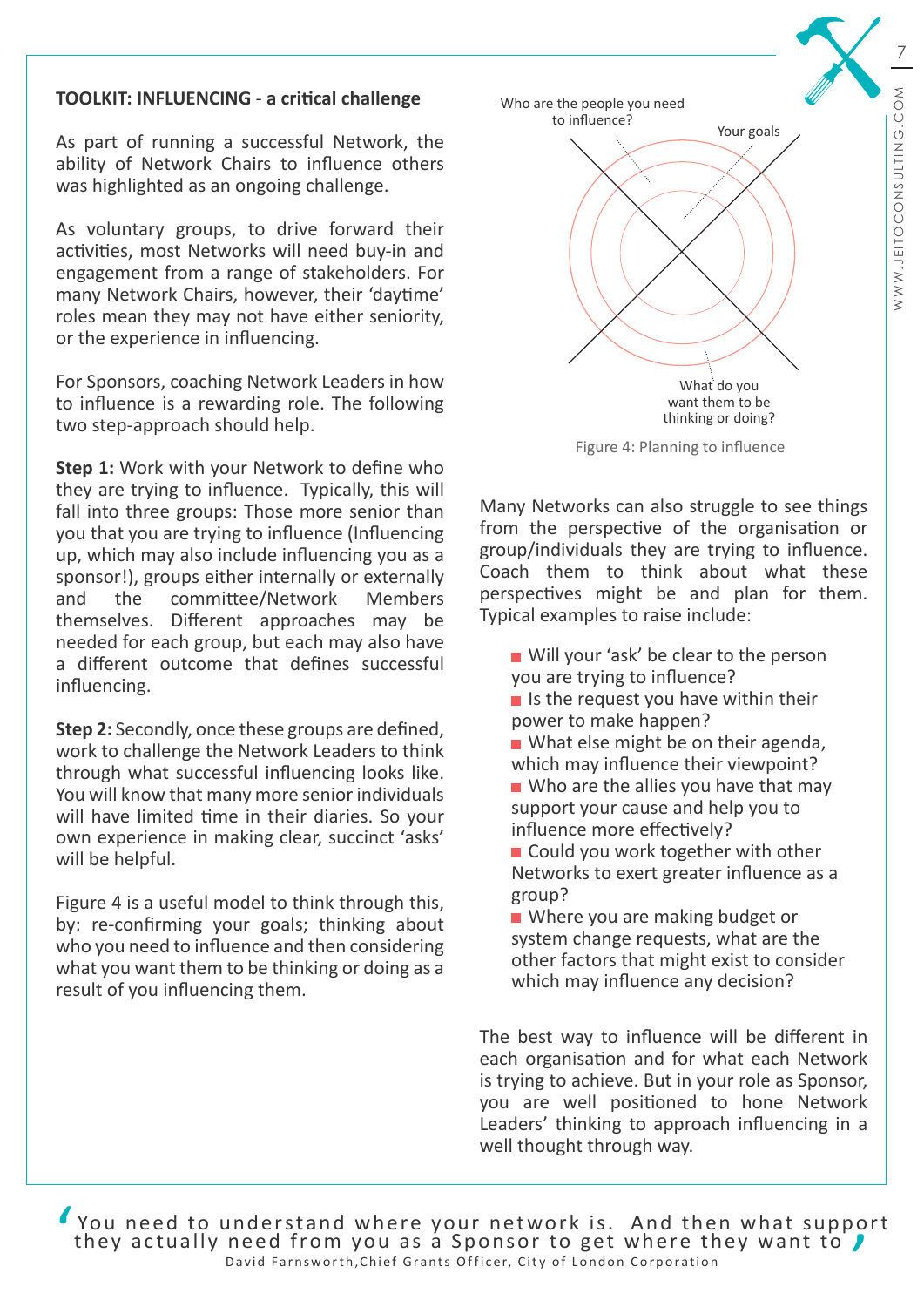### Your leadership style and being a Sponsor

Most Sponsors will be well aware of their own leadership style and how they might adjust this when working with different team members and on different projects. The most recognised styles are: Authoritarian; Paternalistic; Democratic; Laissez-Faire; Transformational and Transactional.

The challenge, however, is adapting the right leadership style/approach for the Network and the individuals involved.

But being a Sponsor can require different leadership skills. You are a volunteer, working with volunteers, who are running a voluntary committee. And you are all trying to change/ impact the culture at your organisation.

So it's tricky.

Additionally, Network Chairs will themselves have different leadership styles and ways of working. And as different Networks may also be in very different stages of development, they may need very different types of support.

As a Sponsor, you are trying to get the best from the Network, so your role needs to evolve from a consultant (who always has a solution) to a coach, who is there to help get the ideas out of the group by asking the right questions. Telling everyone what to do in a direct manner may not be the best approach.

#### **TOOLKIT: SITUATIONAL LEADERSHIP ADAPTED A new model for Sponsors**

Situational Leadership is a model created by Dr Paul Hersey and Ken Blanchard. It is focused on how to adapt your leadership style for the situation you face with those with whom you are working.

Building on this concept, for this report, we have adapted the model to support Network Sponsors as they work with Network Chairs and their Networks. From Figure 3, the first stage is to assess where your Network is positioned. From D1 (Set-Up) to D4 (Motoring), each of these scenarios will have different requirements for support from you as a Sponsor.

Depending on the stage of the Network, you can then structure the support you might give. Support is focused around a balance between getting the Network/Network Chair onto the right track and how much your focus will be on 1-2-1 Network Chair development, rather than stepping back and supporting the Network as a whole.

You need to avoid being seen as 'the most senior in the room'. You can't<br>be directional. My Leadership style has developed to be more facilitative -<br>in my own day job, I've found myself stepping back more and allowing the discussion to take place for team members to reach their own conclusions  $\blacktriangleright$ Caroline Al-Beyerty, Financial Services Director, Chamberlain's Department, City of London Corporation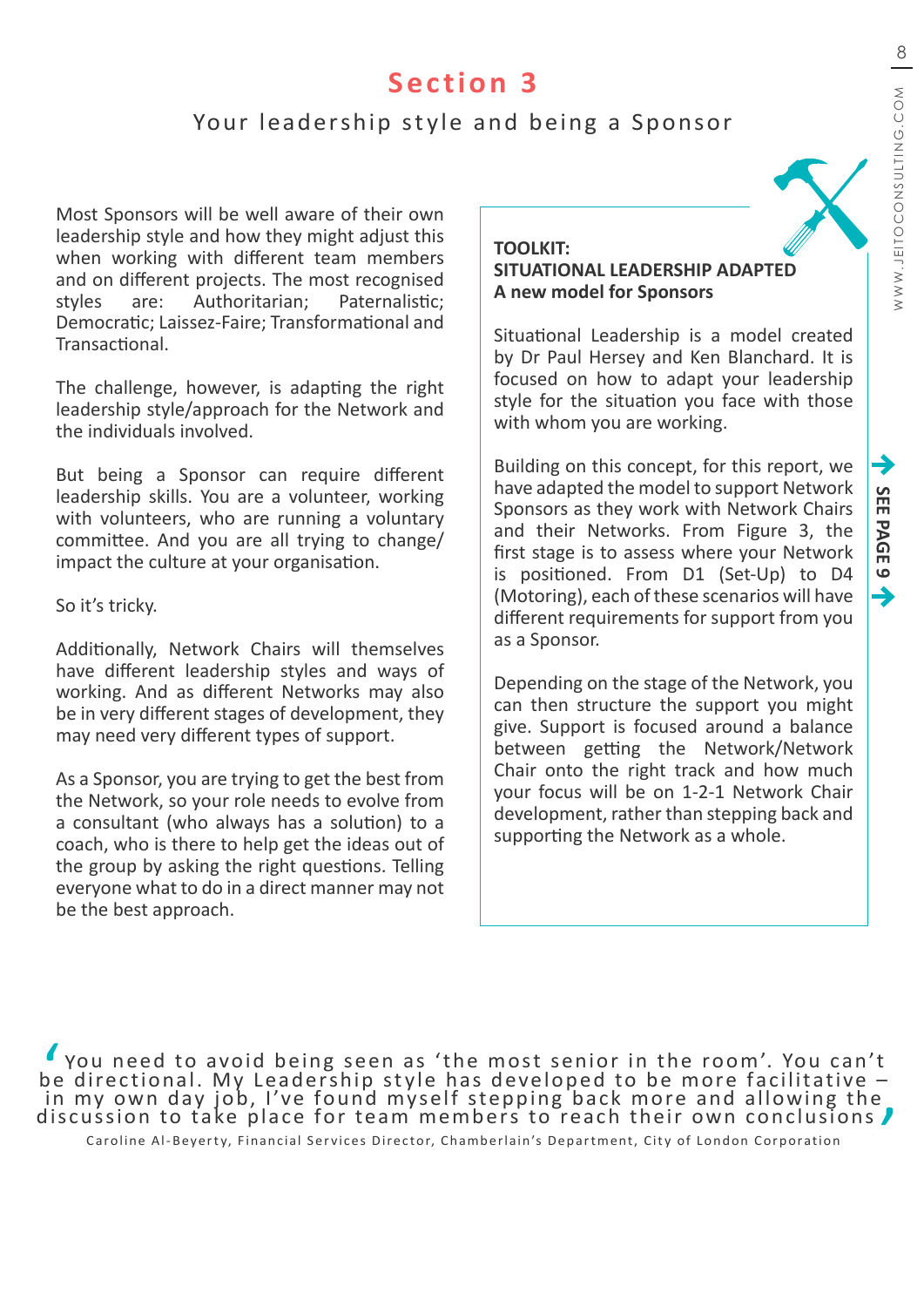

Figure 5: Network Sponsor Leadership Style - Adapted from Situational Leadership

For Networks just starting (D1), for example, the likelihood is that you may need to help them agree an initial STRUCTURE and come up with a framework for what they want to achieve and how they manage themselves. In this situation, it might be preferable to work with the whole Committee and members, rather than just the Chair (who may not be in place yet).

As the Network develops, over time, they can sometimes become stagnant, with little or no energy. Here, a more personal focus on helping the Chair navigate this situation to bring the energy back to the Network may be required. So, using COACHING skills with a Network Chair might be more successful than telling them what they need to do.

For experienced Network Chairs with larger ambitions for the Network, there can often be frustrations over time. This could be anything from feeling blocked by the organisation, to a sense that nothing is changing, to the Network taking up more and more time. Again, a more personal approach is needed to support that Network Chair and help them build RESILIENCE.

Finally, for Networks that are performing well, your role may revert to providing challenge, SENSE CHECKING and helping them to ensure they are measuring the progress they are making, as well as planning for the future.

**Using the model:** Use this tool as a Sponsor to assess how you might support your Network and Network Chair. For organisations, you will have different requirements from Sponsors for different Networks and different Network Leaders.

Try to keep in mind that as a Sponsor, you are part of the leadership, so be aware of your own potential biases and how these might impact the advice you give. Spending time working out how you want to approach your role can improve the impact you have.

Finally, a key element for many a Sponsor's role is to get to know the individuals in the Networks you are working with on a personal level. Don't be too shy about admitting what you do and don't know and also making sure that they understand you are there to learn as much as them. From the interviews for this survey, this shone through as a key aspect of getting the Sponsor/ Chair role to a very open and trust-based relationship.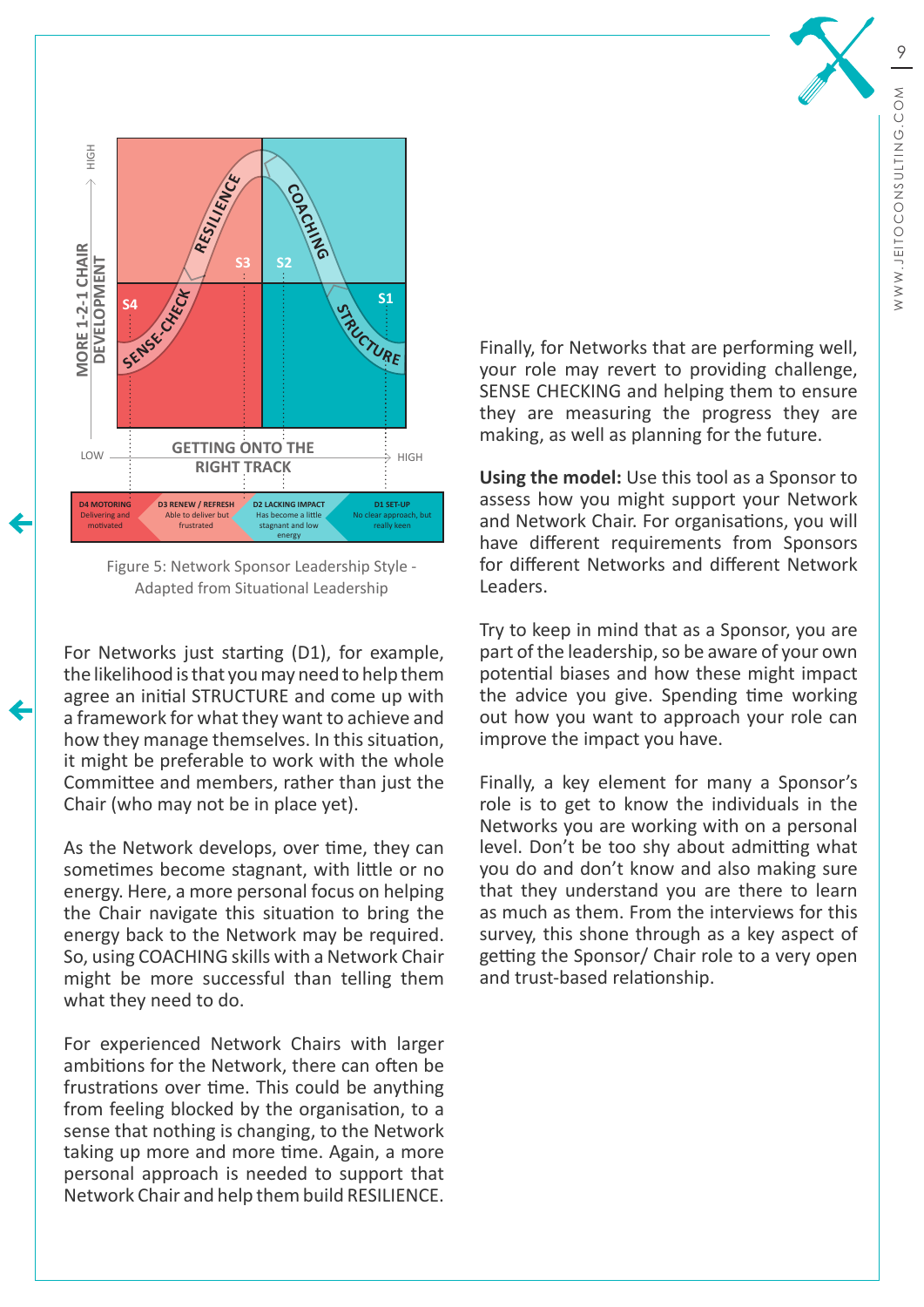## Understanding Impact and personal development for Network Leaders

Sponsors were interested in the concept of developing Network Chairs/Leaders as part of their role, as well as supporting the Network more broadly to grow/develop.

When it comes to measurement, for Networks themselves, many measure data such as event attendance and Network membership. This is a great start, but if you are trying to influence behaviour and culture, what are the other things you might aim for?

The following recommendation and toolkit may give you some ideas.

## **RECOMMENDATION**

**Setting targets/reflecting** 

• Clearly divide the objectives of the Network itself vs the personal objectives for the Network Chair

• Encourage the Network to meet at least annually to assess impact and create clear plans for the year ahead

- Set goals that can be reflected upon/ measured as clearly as possible
- As Network Chair, help to amplify any targets and then celebrate impact or successes
- Involve HR and line managers to recognise the effort, impact and skills developed

#### **TOOLKIT: Starter assessment questions**

The list below might give some pointers as to how these targets might be outlined over any 12 month period.

As well as Network goals, also consider what the Network Leaders might be wishing to gain from their time on the Committee. From the

interviews, many companies do not consider this as part of the development process – and yet a huge amount regarding personal skills and leadership can be learned from taking on a Network Leader role, which should be recognised.

| <b>For the Network</b>                                                        | <b>For the Network Chair/Leaders</b>                                                                                         |
|-------------------------------------------------------------------------------|------------------------------------------------------------------------------------------------------------------------------|
| What is the Network's Mission/What are                                        | What do you want to get out of being a                                                                                       |
| you trying to achieve?                                                        | Network Leader?                                                                                                              |
| What will the Network's key goals be for the                                  | If we were to sit down after 12 months, what skills                                                                          |
| next 12 months?                                                               | would you like to have developed?                                                                                            |
| How will these goals be measured and who will be                              | How might the skills you develop as a Network                                                                                |
| responsible for helping to achieve them?                                      | Leader be used in your day job? And vice-versa?                                                                              |
| What sources of data or metrics might you have<br>available that you can use? | If you look ahead 12-24 months, how would you<br>like to be developing those around you as future<br>leaders of the Network? |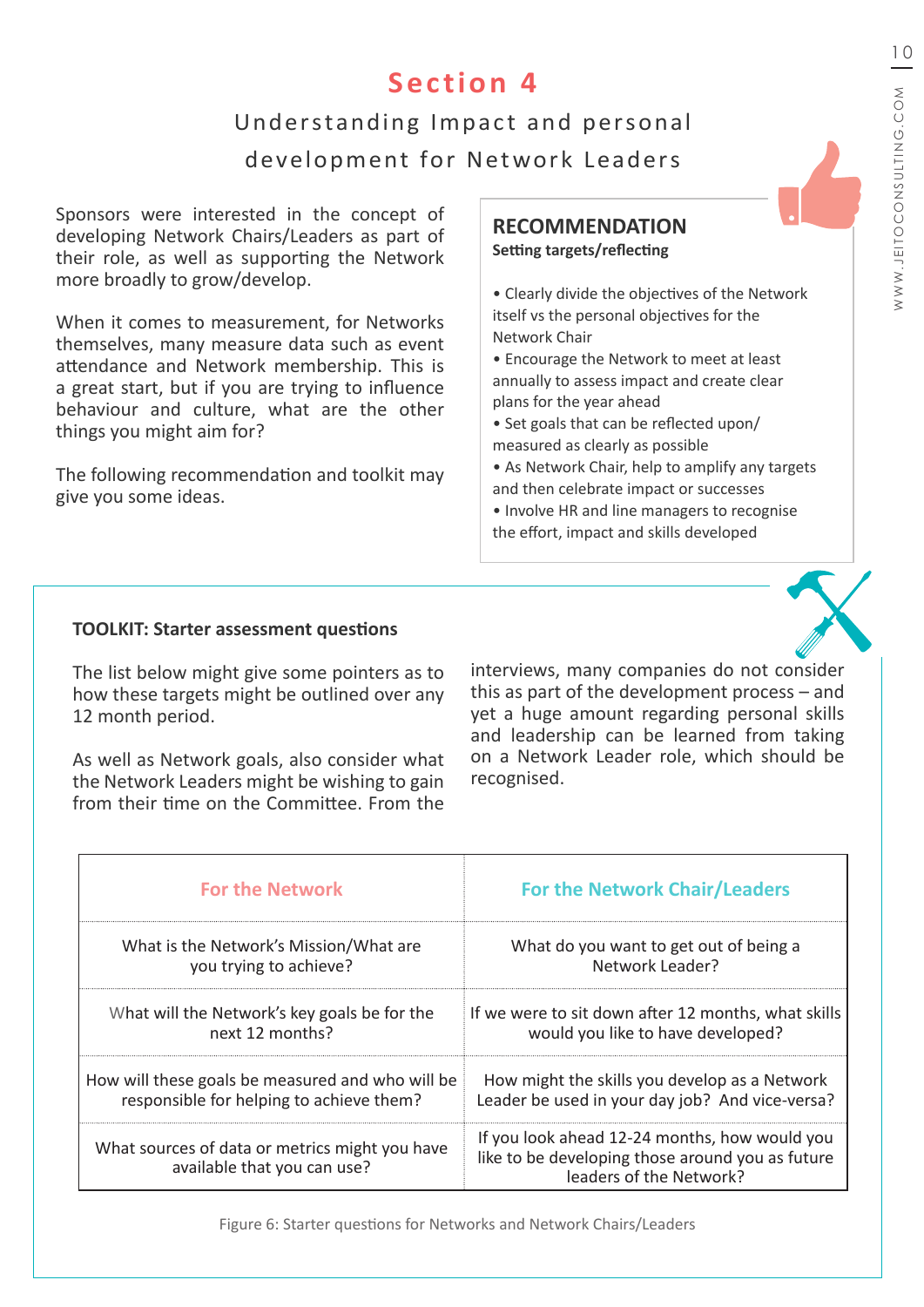### Reflecting on your own learnings as a Network Sponsor

All of those interviewed were interested in the concept of developing Network Chairs/ Leaders as part of their role, as well as supporting the Network more broadly to grow/develop. However, very few had sessions with their Network to assess impact over the course of the year.

Additionally, none of the respondents had formal sessions as Sponsors to consider their own learnings or personal development. Recommendations: Sponsor skills, learning and development

■ Having an initial meeting (both 1-2-1 with the Network Sponsor and their line manager, and also between Sponsors) is a useful opportunity to discuss their roles to be transparent about how they might support the Networks

■ Time with Sponsors, Network Chairs and the HR team once or twice a year would be useful to reflect upon and assess the impact they are having, their own development/learnings and where they, as a group, might make more of an impact going forward. This also provides new Sponsors and Chairs with a forum to engage and collaborate

■ Keeping a record of personal reflections on learnings, insight and behaviours that you have changed is a powerful way to assess your own 'journey'. These can also be used as case studies to support communications throughout a business, where Sponsors are happy to share their experiences

**Sponsors also recognised the importance** of feeding in formally to Network Chair Line Managers around their impact and personal development, as well as including the Sponsor role in their own appraisal

### **RECOMMENDATION**

**Succession planning for Sponsors and Network Leaders**

Every Network and Network Chair will have periods where they run out of steam. A key role of a Sponsor is to help keep Network leaders energised, but also to recognise that a funnel of potential future leaders should always be on the agenda. For Network Chairs, you might want to help them recognise that part of their own leadership journey is helping other leaders of the future to develop and potentially take over at the right time.

Equally, not all Network Sponsors stay in role forever. Based on your organisation, you will have been appointed in different ways. If you are thinking of stepping out of the role, where you can, help think through with the Network who might be a good replacement. This may help smooth any handover.

 $\frac{1}{n}$ We are Co-Chairs of the London office D&I Committee, not formally Sponsors of the<br>Networks. As such, we focus on broader Diversity campaigns to communicate across the business, such as mental health and intergenerational understanding, and the Networks both support us to drive these and to manage<br>their own activities Jonathan Lawrence, Christine Braamskamp - Co-Chairs, K&L Gates London Diversity & InclusionCommittee

 $\frac{1}{\sin \theta}$ Having the Net work involved in a key client-facing event has been a fantastic way to give them<br>profile and recognition  $\int_{\text{Graham Hill, Executive Vice-President, Global}}$ <br>Business Development & Strategy, KBR Graham Hill, Executive Vice-President, Global Business Development & Strategy, KBR